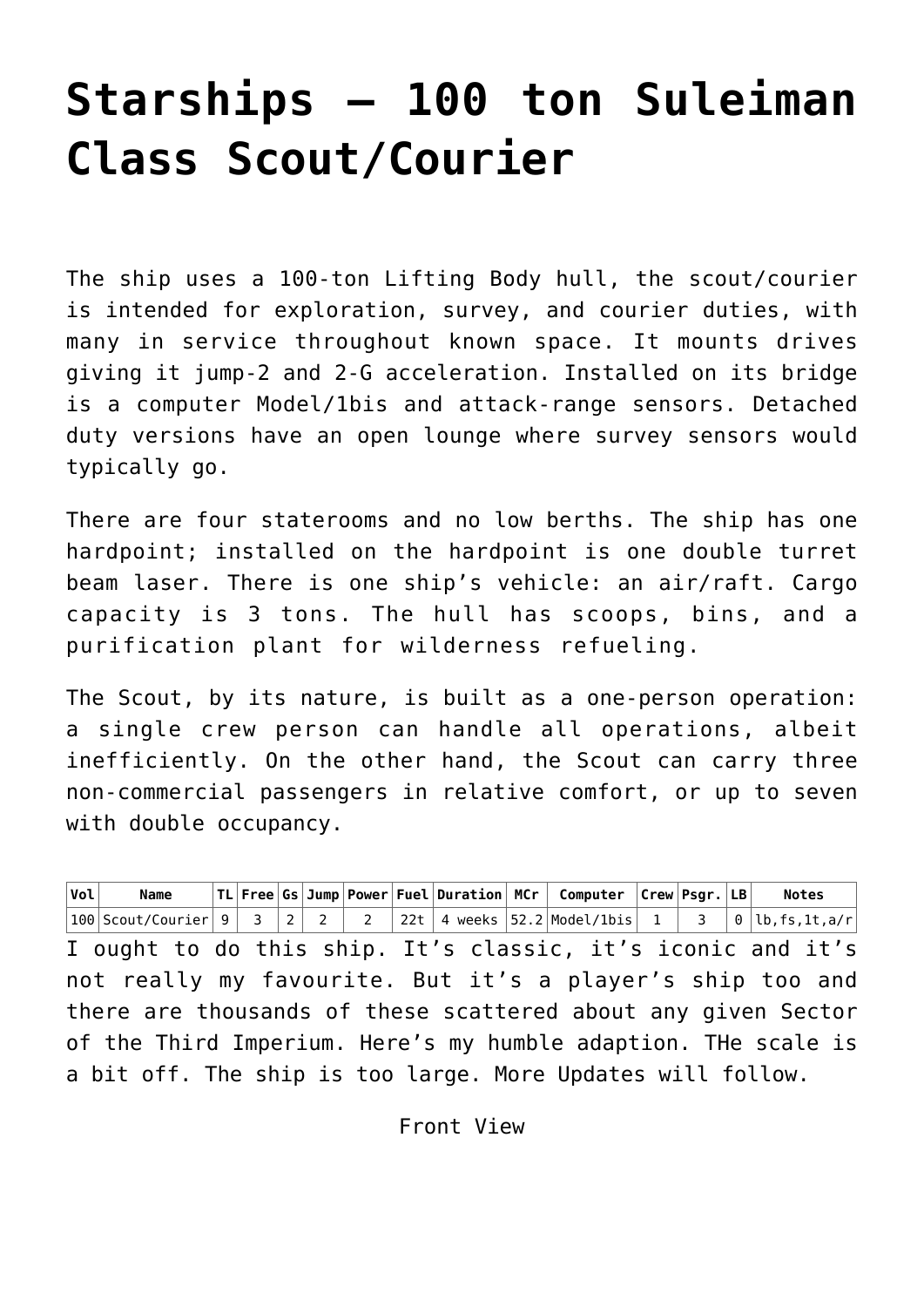

And one with the Air/Raft garage open.



That's it for now

| Vol            | No | Label                   | MCr      | <b>Notes</b>       |
|----------------|----|-------------------------|----------|--------------------|
|                |    |                         |          |                    |
| 100            |    | Lift body Hull, lifters |          | 17 L, lifters      |
| 20             |    | Jump Fuel (2 parsecs)   | 0        | J2, 10t/pc         |
| $\overline{2}$ |    | Plant Fuel (one month)  | $\Theta$ | one month          |
| 1              |    | Fuel Scoops 100t/hr     |          | $0.1$ 100t/hr      |
| $\mathbf{1}$   |    | Fuel Intakes 40t/hr     |          | $0.1 \quad 40t/hr$ |
| $\mathbf{1}$   |    | Vd T2 Beam Laser        |          |                    |
| 8              |    | 4 Crew Single Stateroom | 0.4      | 1 crew             |
|                |    | Crew Common Fresher     |          | 10 crew            |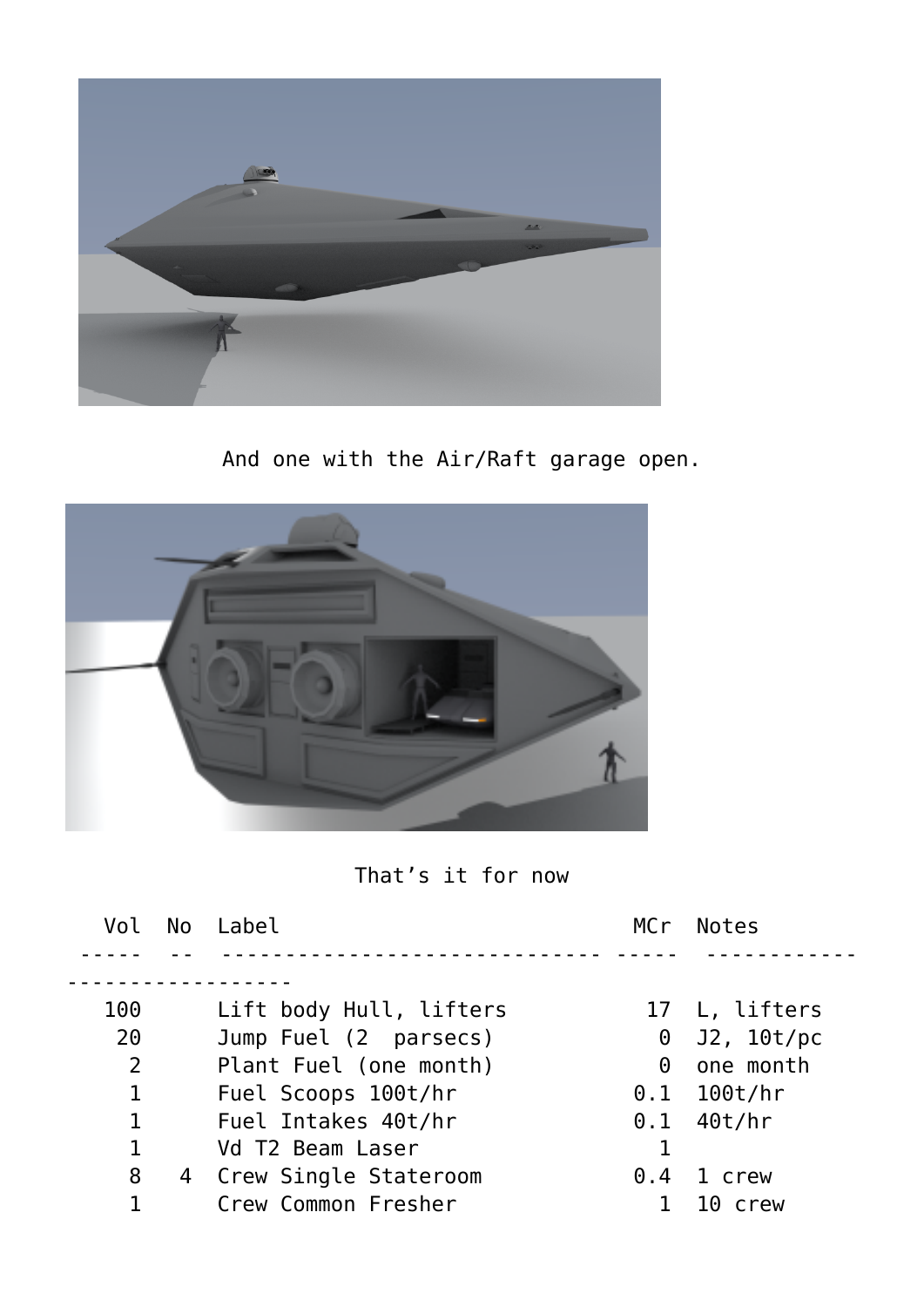| 9              | Crew Lounge             | $\Theta$                |
|----------------|-------------------------|-------------------------|
| 3              | Cargo Hold Basic        | 0                       |
| $\mathbf 1$    | Fuel Bins 20t/hr        | $0.1$ 20t/hr            |
| $\overline{4}$ | Air/Raft Enclosed       | 0.1                     |
| $\overline{2}$ | Vehicle Hangar Overhead | $\Theta$                |
| $\mathbf{1}$   | AR Ant Communicator     | 1.5                     |
| $\mathbf 1$    | AR Ant Scope            | 1.5                     |
| $\mathbf{1}$   | Mail Vault              | $\Theta$<br>for express |
| contracts      |                         |                         |
| 2              | Clinic                  | $\mathbf{1}$<br>treats  |
|                | common injuries         |                         |
| $\Theta$       | AV=5. 1 Kinetic Shell   | 0                       |
| $\mathbf 1$    | Fuel Purifiers 4t/hr    | 1<br>4t/hr              |
| 3              | AR Ext EMS, imported    | 2.7                     |
| $\Theta$       | Jump Grid               | 1                       |
| 4              | Forward Lounge          | 0                       |
| $\overline{4}$ | PowerPlant-2 (A)        | P 2<br>4                |
| $\overline{2}$ | Maneuver Drive-2 (A)    | 4 2 G                   |
| 10             | Jump Drive-2 (A)        | 10 J 2                  |
| $\mathbf 1$    | Landing legs with pads  | $\mathbf 1$             |
| $\mathbf{1}$   | Life Support Standard   | 1<br>10 person-         |
| months         |                         |                         |
| $\mathbf 1$    | Computer Model/1bis std | 3                       |
| 14             | Spacious Controls       | $\Theta$                |
|                |                         |                         |
|                |                         |                         |

99 TOTALS 52

Comments (0)

Starships – 100 ton Suleiman Class Scout/Courier Category: 3D-Model,Scout,Starship,WIP — admin @ 02:47 Jul 24 2013

Ian Steed – a well known Traveller artist and generally nice guy – allowed me to play with his variant of the Scout/Courier. The base model came in colors (see below) and I will try to give it a personal touch later.